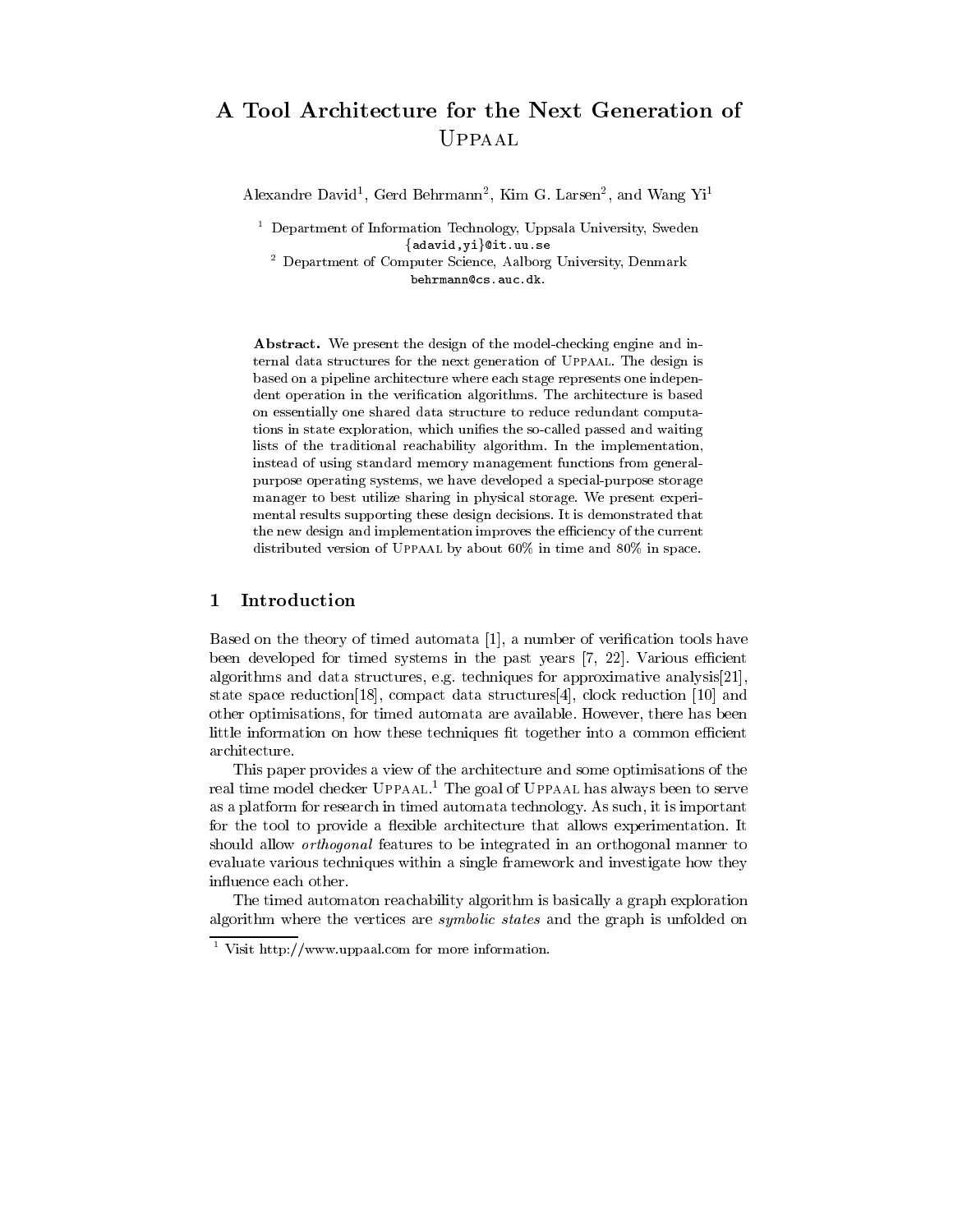the fly. During exploration, the algorithm maintains two sets of symbolic states: The waiting list contains reachable but yet unexplored states, and the passed list contains explored states. Maintaining two sets of states does incur some overhead that can be eliminated by unifying them. We show that this results in a signicant speedup.

Furthermore states are not generated independently from each other. This means the same sets of locations will be explored several times with different sets of variables. The same holds for the variable and the symbolic representation of time. We show how to take advantage of this in the storage layer of the engine.

We present a flexible architecture in the form of a pipeline. We show how this architecture makes it possible to implement various algorithms and data structures in an orthogonal manner making it possible to evaluate these techniques within a common framework. We present results of combining the two main data structures, the waiting list and the passed list, into a single data structure. We show how this improves speed and memory usage. Finally, we show with a storage layer the effect of sharing common data of states, thereby reducing the memory usage by up to 80%. In particular the sharing property holds for the location and variable vectors, and the zones.

Outline Section 2 summarises the definition of timed automata, the semantics, and the timed automaton reachability algorithm. In section 3 we present the pipeline architecture of Uppaal and in section 4 we discuss how the passed and waiting list can be combined into a single efficient data structure. The actual representation of the state data is discussed in section 5. We present experimental results in section 6. We conclude the paper with a summary of results and related

#### $\overline{2}$ **Notations**

In this section we summaries the basic definition of a timed automaton, the concrete and symbolic semantics and the reachability algorithm.

**Definition 1 (Timed Automaton).** Let C be the set of clocks. Let  $B(C)$  be the set of conjunctions over simple conditions on the form  $x \bowtie c$  or  $x - y \bowtie c$ , where  $x, y \in C$  and  $\bowtie \in \{<, \leq, =, \geq, \geq\}$ . A timed automaton over C is a tuple  $(L, l_0, E, I)$ , where L is a set of locations,  $l_0 \in L$  is the initial location,  $E \subseteq$  $L \times (B(C) \times 2^{\circ}) \times L$  is a set of edges between locations with quards and clocks to be reset, and  $I: L \to B(C)$  assigns invariants to locations.

Intuitively, a timed automaton is a graph annotated with conditions and resets of non-negative real valued clocks.

**Definition 2 (TA Semantics).** A clock valuation is a function  $u: C \to \mathbb{R}_{\geq 0}$ from the set of clocks to the non-negative reals. Let  $\mathbb{R}\subseteq\mathbb{C}$  be the set of all clock valuations. Let  $u_0(x)=0$  for all  $x \in C$ . We will abuse the notation by considering guards and invariants as sets of clock valuations.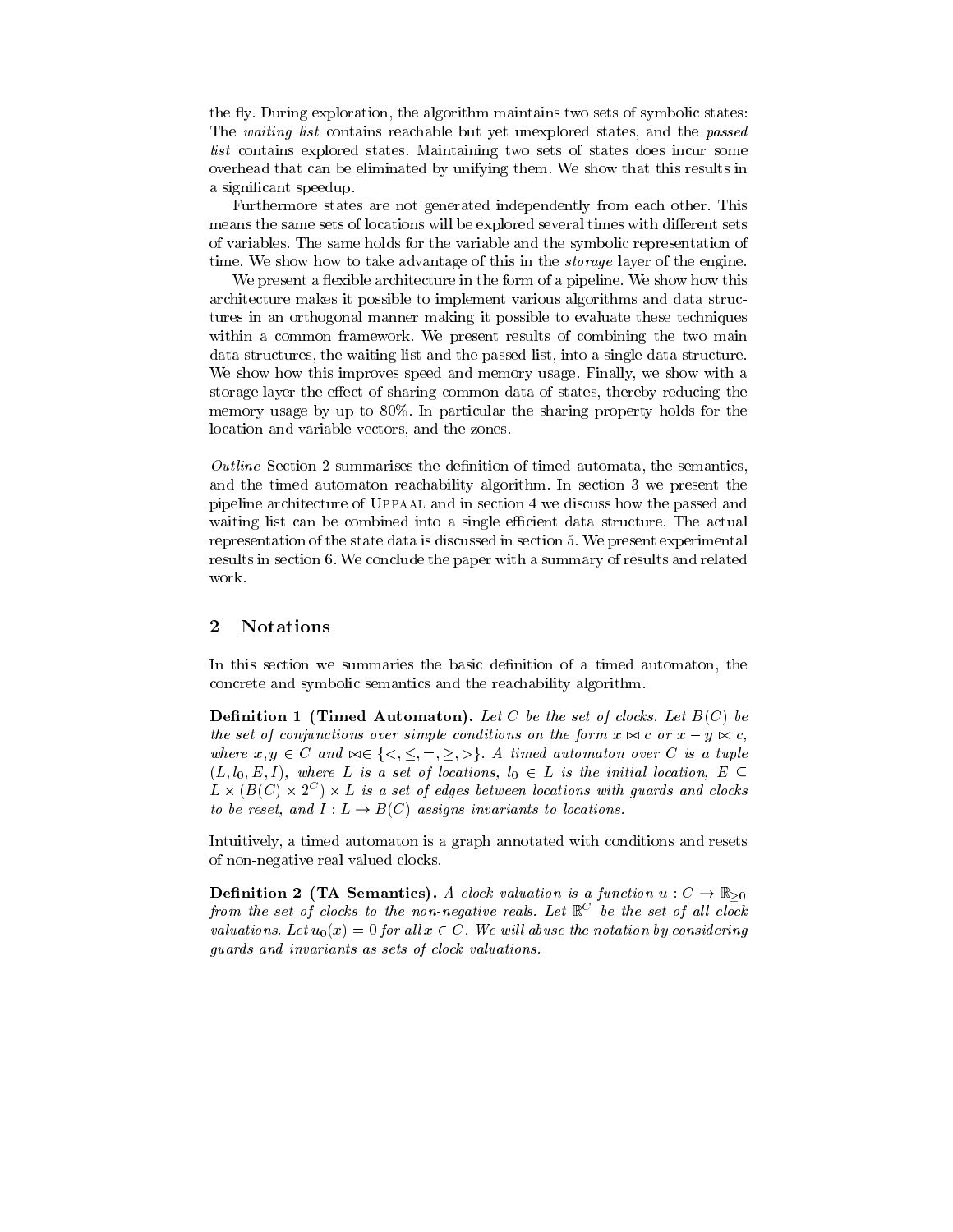The semantics of a timed automaton  $(L, l_0, E, I)$  over C is defined as a transition system  $(S, s_0, \rightarrow)$ , where  $S = L \times \mathbb{R}^{\circ}$  is the set of states,  $s_0 = (l_0, u_0)$  is the initial state, and  $\rightarrow \subseteq S \times S$  is the transition relation such that:

- ${ (l, u) \rightarrow (l, u + d) \text{ if } u \in I(l) \text{ and } u + d \in I(l) }$
- ${ (l, u) \to (l', u') \text{ if there exists } e = (l, g, r, l') \in E \text{ s.t. } g \text{ holds}, u' = |r \mapsto 0|u,$ and  $u' \in I(l)$

where for  $d \in \mathbb{R}$ ,  $u+d$  maps each clock x in C to the value  $u(x)+d$ , and  $[r \mapsto 0]u$ denotes the clock valuation which maps each clock in  $r$  to the value 0 and agrees with u over  $C \setminus r$ .

The semantics of timed automata results in an uncountable transition system. It is a well known-fact that there exists an exact finite state abstraction based on convex polyhedra in RC called zones (a zone can be represented by a conjunction in  $B(C)$ ). This abstraction leads to the following symbolic semantics.

**Definition 3 (Symbolic TA Semantics).** Let  $Z_0 = I(l_0) \wedge \bigwedge_{x,y \in C} x = y = 0$ be the initial zone. The symbolic semantics of a timed automaton  $(L, l_0, E, I)$ over C is defined as a transition system  $(S, s_0, \Rightarrow)$  called the simulation graph, where  $S = L \times B(C)$  is the set of symbolic states,  $s_0 = (l_0, Z_0)$  is the initial  $state, \Rightarrow = \{(s, s') \in S \times S \mid \exists e = (l_1, g, r, l_2), t : s \stackrel{\simeq}{\Rightarrow} t \stackrel{\simeq}{\Rightarrow} s' \}$  : is the transition relation, and: relation, and:

 $(l, Z) \Rightarrow (l, norm(M, (Z \wedge I(l)) \wedge I(l)))$  $(-1, Z) \Rightarrow (l', r(g \wedge Z \wedge I(l)) \wedge I(l'))$  if  $e = (l, g, r, l') \in E$ .

where  $Z^{\uparrow} = \{u + d \mid u \in Z \land d \in \mathbb{R}_{\geq 0}\}\$  (the future operation), and  $r(Z) = \{[r \mapsto$  $0|u|$  |  $u \in Z$ }. The function norm :  $\mathbf{N} \times B(C) \rightarrow B(C)$  normalises the clock constraints with respect to the maximum constant <sup>M</sup> of the timed automaton.

The relation  $\Rightarrow$  contains the delay transitions and  $\Rightarrow$  the edge transitions. The classical representation of a zone is the Difference Bound Matrix (DBM). For further details on timed automata see for instance [1, 8]. Given the symbolic semantics it is straight forward to construct the reachability algorithm, shown in Fig. 1.

Note that the above definitions can be extended in the standard way to networks of automata (using a location vector), timed automata with finite data variables (using a variable vector) and to hierarchical timed automata [13].

### 3 Architecture

The seemingly simple algorithm of Fig. 1 turns out to be rather complicated when implemented. It has been extended and optimised to reduce the runtime and memory usage of the tool. Most of these optimisations are optional since they involve a tradeoff between speed and memory usage.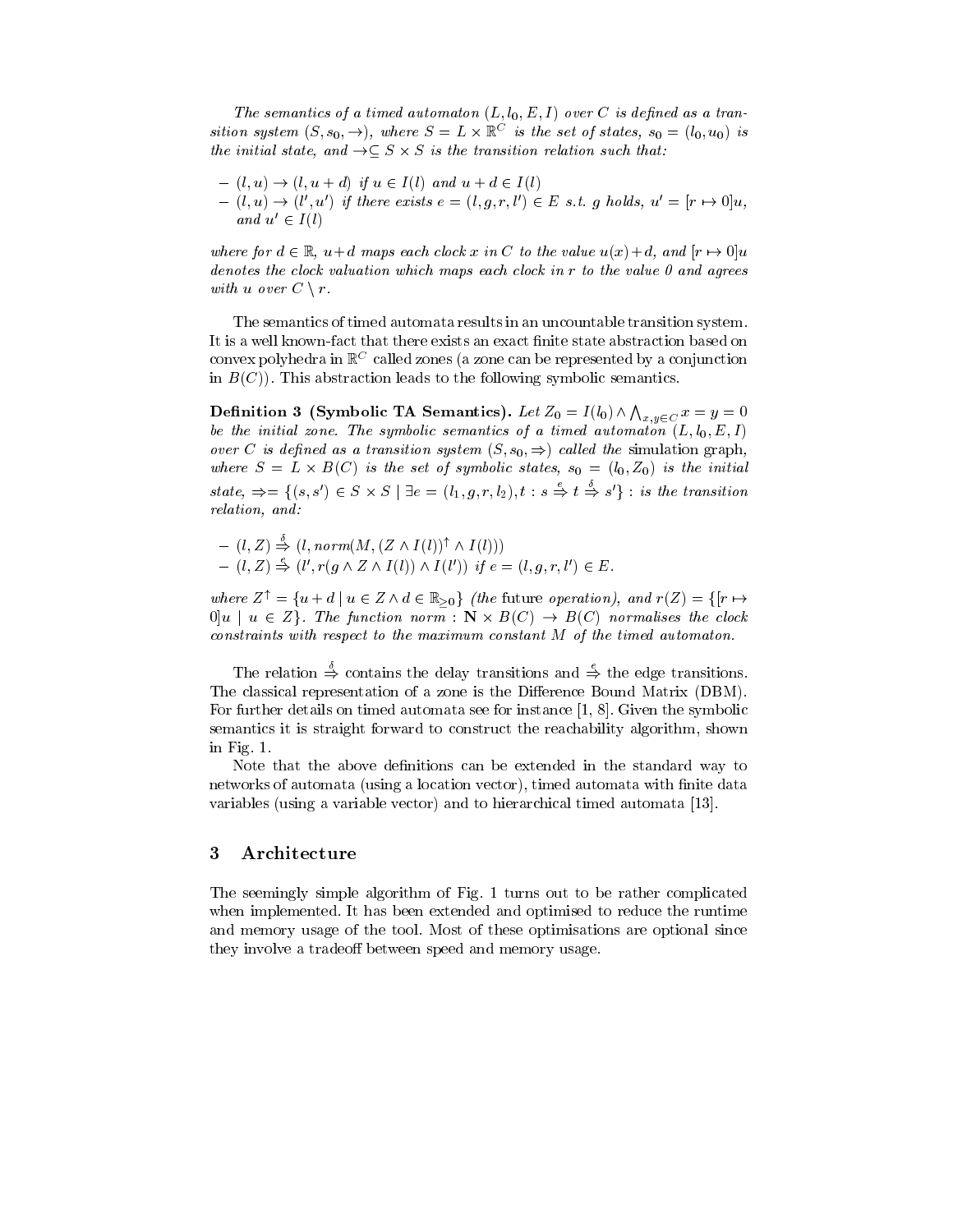```
waiting = \{(l_0, Z_0 \wedge I(l_0))\}passed = ?
while waiting \neq \emptyset do
  (l, Z) = select state from waiting
  waiting = waiting \setminus \{(l, Z)\}if testProperty(l, Z) then return true
  if \forall (l, Y) \in passed : Z \nsubseteq Y then
     passed = passed \cup \{(l, Z)\}\forall (l', Z') : (l, Z) \Rightarrow (l', Z') do
       if \forall (l',Y') \in waiting: Z' \not\subseteq Y' then
         waiting = waiting \cup \{(l', Z')\}endif
    done
  endif
done
return false
```
Fig. 1. The timed automaton reachability algorithm. The function  $testProperty$  evaluates the state property that is being checked for satisfiability. The while loop is refered to as the exploration loop.

The architecture of Uppaal has changed a lot over time. Some years ago Uppaal was a more or less straightforward implementation of the timed automaton reachability algorithm annotated with conditional tests on features or options. Although it was simple, it had several disadvantages:

- The core reachability algorithm became more and more complicated as new options were added.
- { There was an overhead involved in checking if an option was enabled. This might not seem much, but when this is done inside the exploration loop the overhead adds up.
- ${ -}$  Some experimental designs and extensions required major changes due to new algorithms.

The architecture of UPPAAL is constantly restructured in order to facilitate new designs and algorithms, see Fig. 2 for the latest incarnation. The main goals of the design are speed and flexibility. The bottom layer providing the system and symbolic state representations has only seen minimal architectural changes over the years. In fact, the code where most options are implemented are in the state space manipulation and state space representation components.

The idea of our pipeline architecture comes from computer graphics. In pipeline terms our architecture is composed of the connection of the *filters* and  $buffers$  components. Intuitively a filter has a put method to receive data. The result is then sent to the next component. A buffer is a purely passive component that awaits for data with a put method and offers data with a get method. A pump, ommitted here for simplicity, pumps data from a buffer and sends it to a serie of connected filters ending on the starting buffer. This is a data pipeline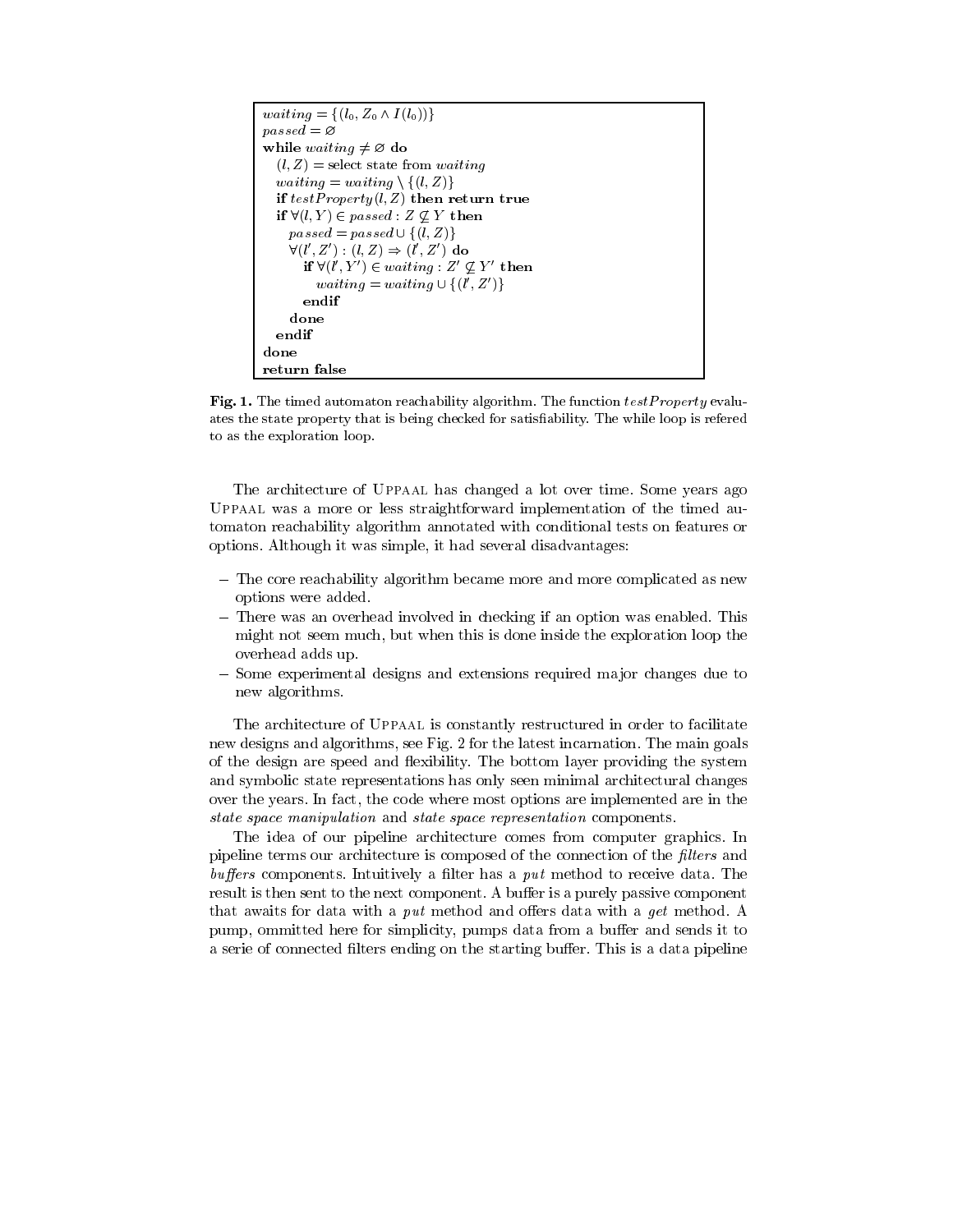

Fig. 2. Uppaal uses a layered architecture. Components for representing the input model and a symbolic state are placed at the bottom. The state space representations are a set of symbolic states and together with the state operations they form the next layer. The various checkers combine these operations to provide the complex functionality needed. This functionality is made available via either a command line interface or a graphical user interface.

and there is no concurrency involved in contrast with pipeline designs seen in audio and video processing.

The reachability checker is actually a filter that takes the initial state as its input and generates all reachable states satisfying the property. It is implemented by composing a number of other filters into a pipeline, see Fig. 3. The pipeline realises the reachability algorithm of Fig. 1. It consists of lters computing the edge successors (Transition and Successor), the delay successors (Delay and Normalisation), and the unified passed and waiting list buffer (PWList). Additional components include a filter for generating progress information (e.g. throughput and number of states explored), a filter implementing active clock reduction [10], and a filter storing information needed to generate diagnostic traces. Notice that some of the components are optional. If disabled a filter can be bypassed completely and does not incur any overhead.

Semantically, the PWL ist acts as a buffer that eliminates duplicate states, i.e. if the same state is added to the buffer several times it can only be retrieved once, even when the state was retrieved before the state is inserted a second time. To achieve this effect the PWL ist must keep a record of the states seen and thus it provides the functionality of both the passed list and the waiting list.

**Definition 4** (PWList). Formally, a PWL ist can be described as a pair  $(P, W) \in$  $2^S \times 2^S$ , where S is the set of symbolic states, and the two functions put :<br> $2^S \times 2^S \times S \rightarrow 2^S \times 2^S$  and get :  $2^S \times 2^S \times 2^S \times S$  such that:

 ${ g e t(P, W) = (P, W \setminus \{(l, Z)\}, (l, Z)) \ for \ some \ (l, Z) \in W}.$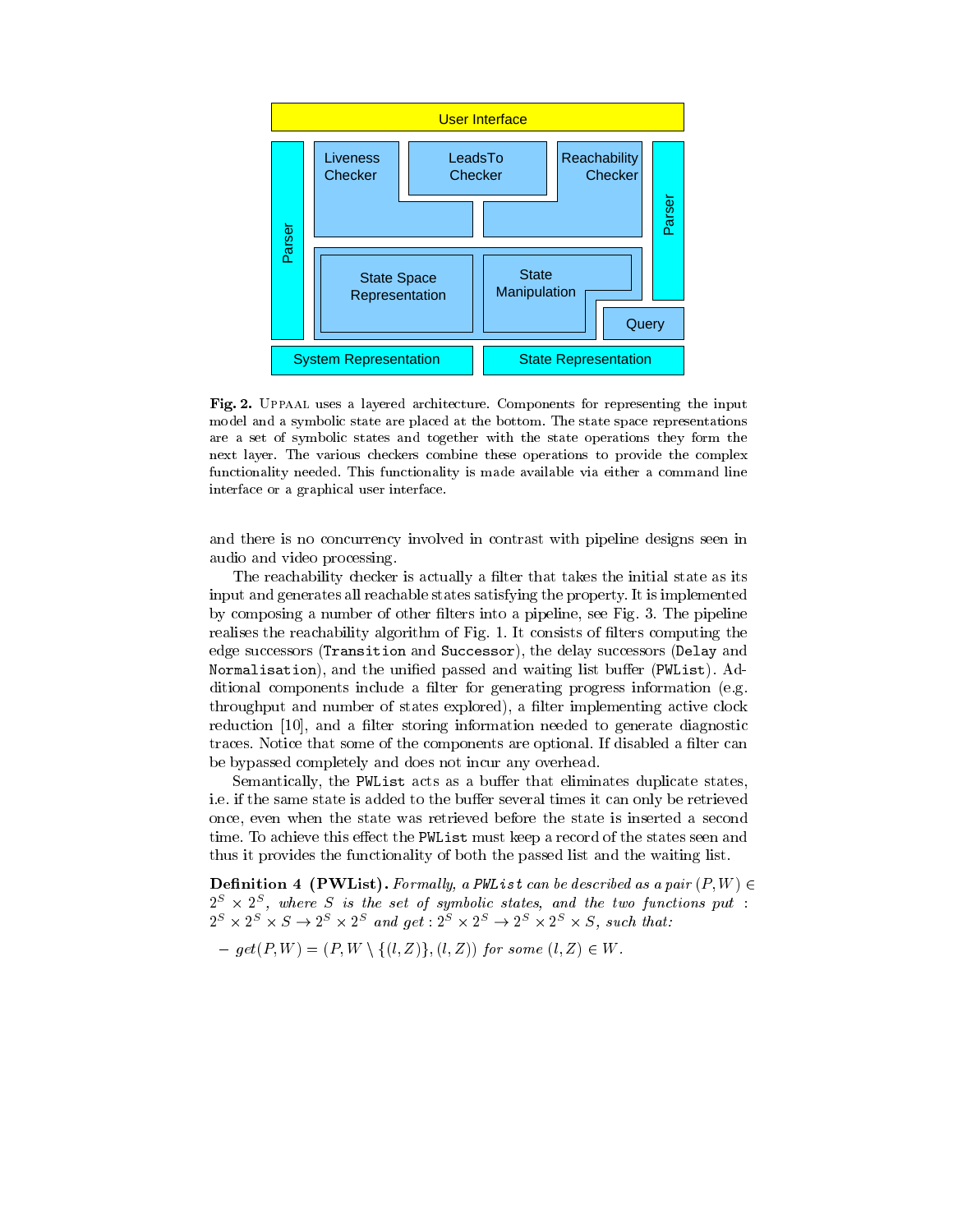

Fig. 3. The reachability checker is actually a compound object consisting of a pipeline of lters. Optional elements are dotted.

 $= put(P, W, (l, Z)) = (P \cup \{(l, Z)\}, W')$  where

$$
W' = \begin{cases} W \cup \{ (l, Z) \} & \text{if } \forall (l, Y) \in P : Z \nsubseteq Y \\ W & \text{otherwise} \end{cases}
$$

Here  $P$  and  $W$  play the role of the passed list and waiting list, respectively, but as we will see this definition provides room for alternative implementations. It is possible to loosen the elimination requirement such that some states can be returned several times while still ensuring termination, thus reducing the memory requirements [18]. We will call such states transient. Section 4 will describe various implementations of the PWList.

In case multiple properties are veried, it is possible to reuse the previously generated reachable state space by reevaluating the new property on all previously retrieved states. For this purpose, the PWList provides a mechanism for enumerating all recorded states. One side effect of transient states is that when reusing the previously generated reachable states space not all states are actually enumerated. In this case it is necessary to explore some of the states using the Expand filter.<sup>2</sup> Still, this is more effective than starting over.

The number of unnecessary copy operations during exploration has been reduced as much as possible. In fact, a symbolic state is only copied twice during exploration. The first time is when it is inserted into the PWList, since the PWList might use alternative and more compact representations than the rest of the pipeline. The original state is then used for evaluating the state property using the Query filter. This is destructive and the state is discarded after this step. The second is when constructing the successor. In fact, one does not retrieve a state from the PWList directly but rather a reference to a state. The discrete and continous parts of the state can then be copied directly from the internal representation used in the PWList to the memory reserved for the successor. Since handling the discrete part is much cheaper than handling the continous

<sup>2</sup> The Expand lter is actually a compound lter containing an instance of the Successor and Transition filters.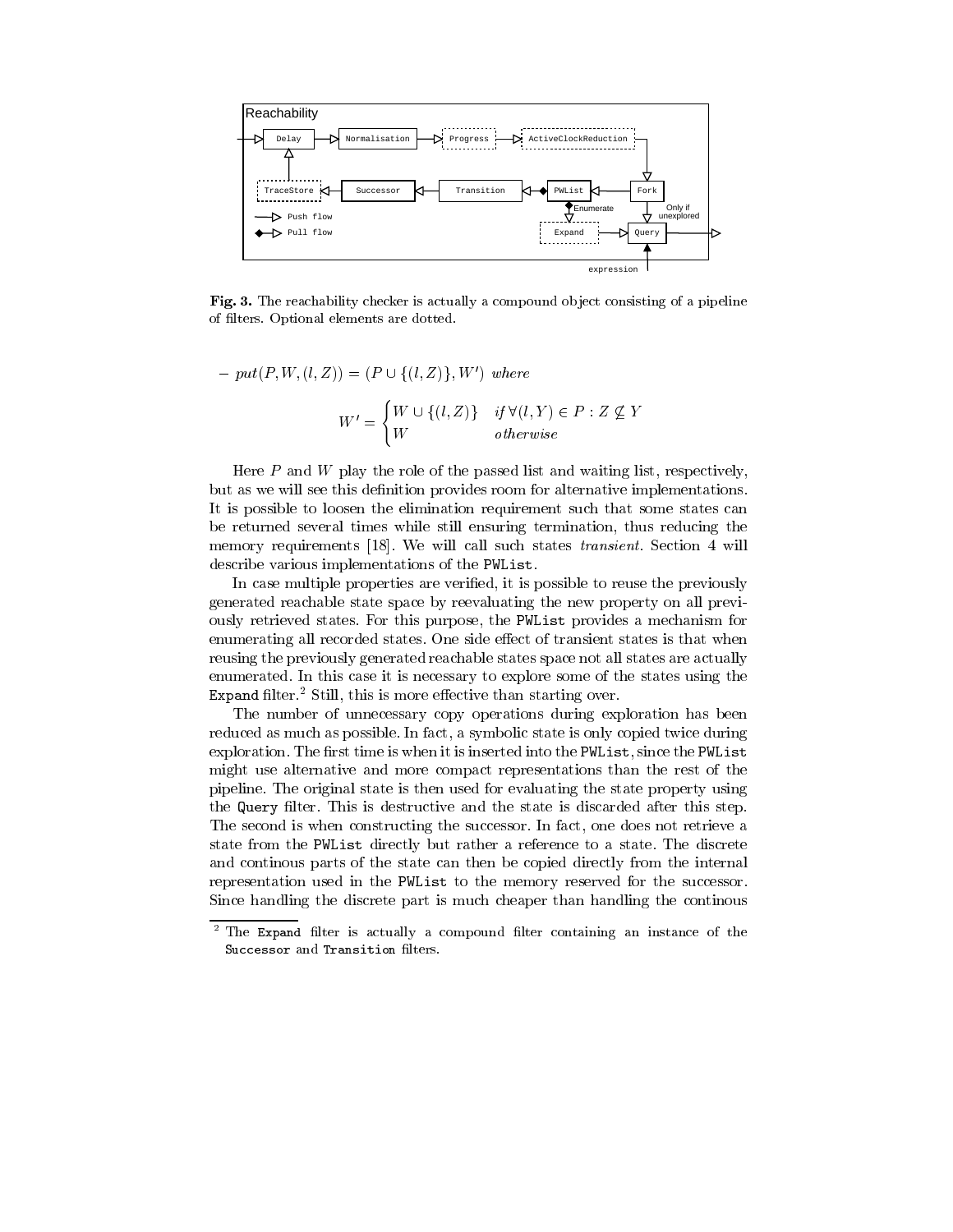part, all integer guards are evaluated first. Only then a copy of the zone is made and the clock guards are evaluated.

The benefits of using a common filter and buffer interface are *flexibility, code* reuse, and acceptable efficiency. Any component can be replaced at runtime with an alternate implementation providing different tradeoffs. Stages in the pipeline can be skipped completely with no overhead. The same components can be used and combined for different purposes. For instance, the Successor filter is used by both the reachability checker, the liveness checker, the deadlock checker, the Expand filter, and the trace generator. Since the methods on buffers and filters are declared virtual they do incur a measurable call overhead (approximatively 5%). But this is outweighed by the possibility of skipping stages and similar benefits. In fact, the functionality provided by the Successor filter was previously provided by a function taking a symbolic state as input and generating the set of successors. This function was called from the exploration loop which then added these successors to the waiting list. The function returned the successors as an array of states.<sup>3</sup> The overhead of using this array was much higher than the call overhead caused by the pipeline architecture.

#### 4 Unifying the Passed list and Waiting List  $\overline{\mathbf{4}}$

In this section we present the concept of the unified passed and waiting list, and a reference implementation for the structure.

### 4.1 Unication Concept

The main conceptual difference between the present and previous implementations of the algorithm is the unification of the passed list and waiting list. As described in the previous sections, these lists are the major data structures of the reachability algorithm. The waiting list holds states that have been found to be reachable but not yet been explored whereas the passed list contains the states that have been explored. Thus a state is first inserted into the waiting list where it is kept until it is explored and then moved to the passed list. The main purpose of the passed list is to ensure termination and also to avoid exploring the same state twice. Fig. 1 shows the reachability algorithm based on these lists.

One crucial performance optimisation isto check whether there is already a state in the waiting list being a subset or superset of the state to be added. In this case one of the two states can be discarded [5]. This was implemented by combining the queue or stack structure in the waiting list with a hash table providing a fast method to find duplicate states. Obviously, the same is done for the passed list. This approach has two drawbacks: (i) states are looked up in a hash table twice, and (ii) the waiting list might contain a large number of states that have previously been explored though this is not noticed until the state is moved to the passed list thus wasting memory.

The was actually a vector from the  $C++$  Standard Library.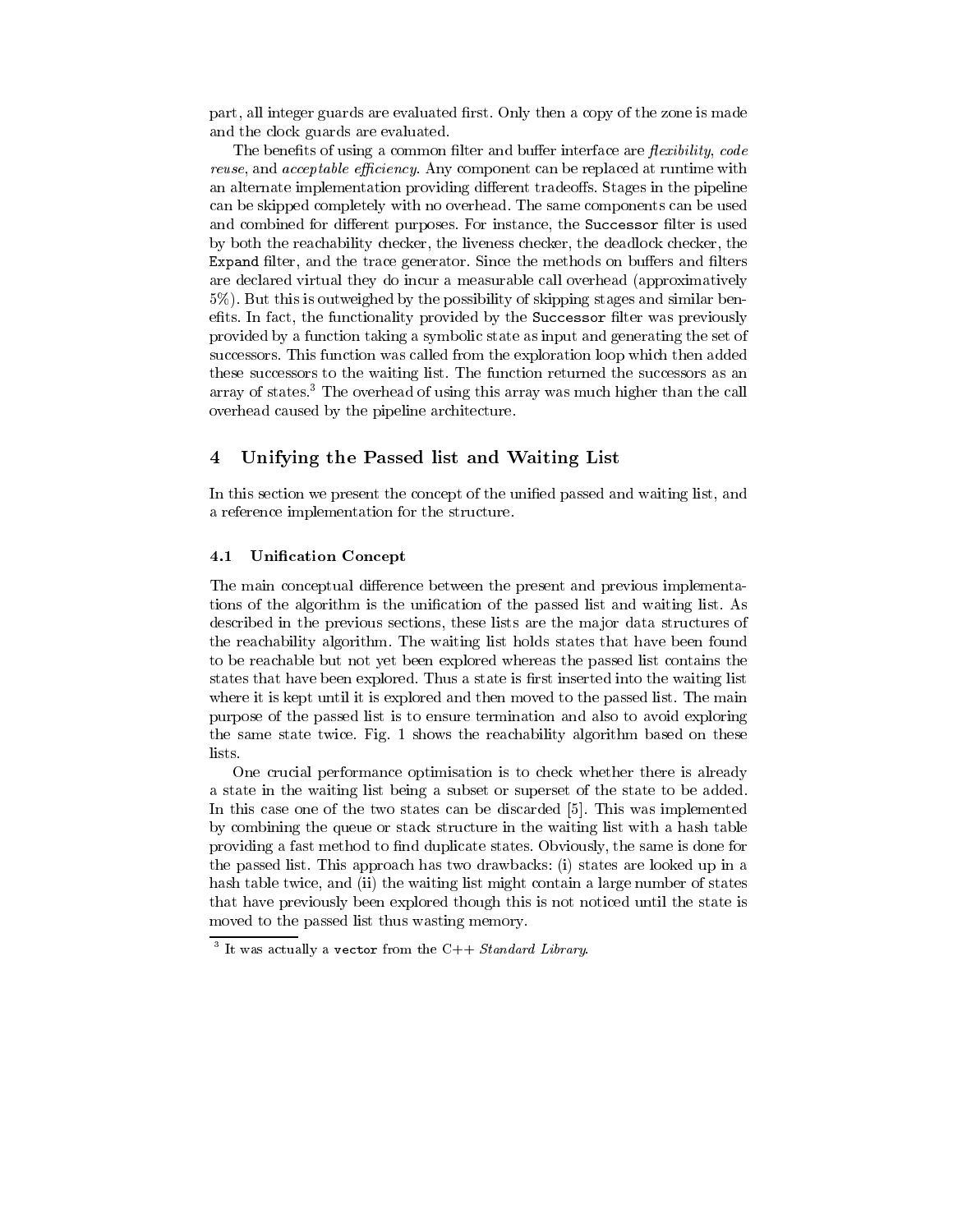The present implementation unifies the two hash tables into one. There is still a collection structure representing the waiting list, but it only contains simple references to entries in the hash table. Furthermore pushing a state to the waiting list is a simple append operation.

A number of options are available via different implementations of the PWList to approximate the representation of the state-space such as *bitstate hashing* [15], or choose a particular order for state-space exploration such as *breadth* first, depth first, best first or random  $[3, 2]$ . The ordering is orthogonal to the storage structure and can be combined with any data representation.

```
Q = PW = \{(l_0, Z_0 \wedge I(l_0))\}while Q \neq \emptyset do
  (l, Z) = select state from Q
  Q = Q \setminus \{(l, Z)\}\if testProperty(l, Z) then return true
  \forall (l', Z') : (l, Z) \Rightarrow (l', Z') do
     if \forall (l',Y') \in PW : Z' \not\subseteq Y' then
       PW = PW \cup \{(l', Z')\}Q append(i, Z)
    endif
  done
done
return false
```
Fig. 4. Reachability algorithm using the unified PWList. In the reference implementation (sub-section 4.2) <sup>Q</sup> only contains references to the entries in PW.

This unified structure implements the PWL ist interface defined in the previous section: From the pipeline point of view new states are pushed and waiting states to be explored are popped. Using this structure allows the reachability algorithm to be simplified to the one given in Fig. 4. In this algorithm the states popped from the queue do not need inclusion checking, only the successors need this.

### 4.2 Reference Implementation

Figure 5 shows the reference implementation of our unified structure. The hash table gives access to the reachable state-space. Every state has a discrete state entry and a union of zones as its symbolic part. The waiting queue is a simple collection of state references (e.g. a linked list).

The first characteristic of this reference implementation is that it builds on top of the storage interface, which allows to change the actual data representation independently of the exploration order. This order depends on the waiting queue that keeps state references.

The second characteristic comes from its state-space representation: the main structure is a hash table giving access to states. The states have a unique entry for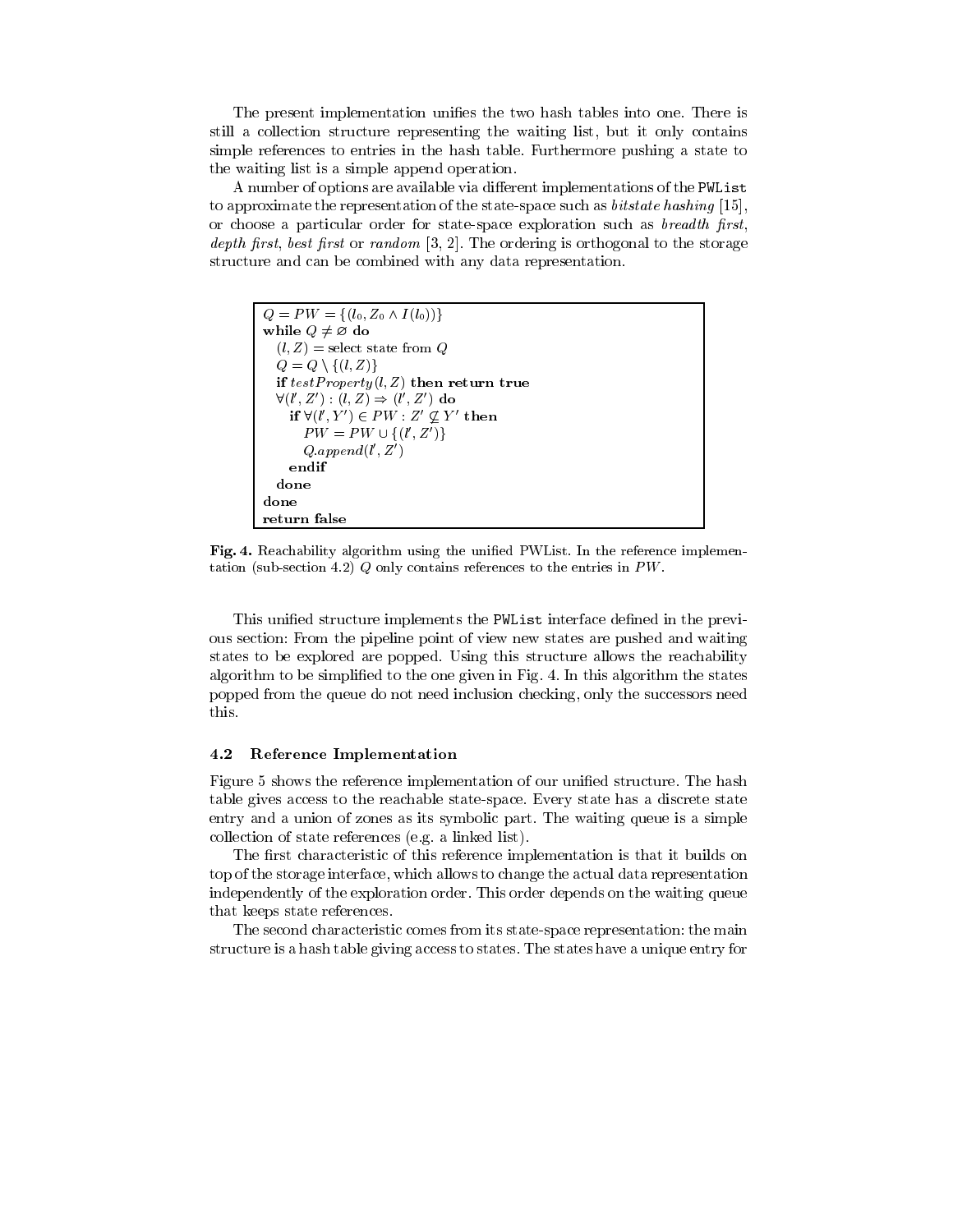

Fig. 5. Reference implementation of PWList.

a given discrete part, i.e. locations and variables. The symbolic part is a union of zones, or more precisely of zone keys handled by the storage structure. As a first implementation this union is a list of keys, but we plan for future experiments a CDD representation that is well-suited for such union of zones [4]. Besides, this representation avoids any discrete state duplicates. The zones share the same discrete parts here. The storage underneath may implement sharing of all data between different discrete states and zones of different unions of zones: this is at a lower level and it is described in section 5.

The third characteristic is the limited use of double-linked lists. The discrete state list (collision list of the hash table) is double-linked because we need to be able to remove transient states when they are popped of the waiting list. The waiting queue is single-linked because its length is rather small and it is efficient to decide on a validity bit if a popped state should be explored or thrown away. In this case we postpone the removal of states. The same applies for the zones in the zone union. Proper removal of states involves a simple flag manipulation. It is an implementation detail, not to be discussed here. At first glance it seems that the unification would not gain anything from a relatively small waiting list compared to the passed list (in most cases). However the costs of look-ups in small or large hash-tables are about the same, and we need one look-up instead of two.

The *put* operation is described as follows: hash the discrete part of the state to get access to the zone union. Check for inclusion, remove included zones, add this new zone, or refuse the zone. Finally add a reference to the waiting queue. The *get* operation consists of popping a state reference and checking for its validity (a simple flag).

### 4.3 Experiments

To isolate the impact of the unified list, we instrument the reference implementation. We use the same experiments presented in section 6 with the addition of dacapo, a TDMA protocol. We count in the inclusion checking the number of (symbolic) states that are included in the new state and the number of new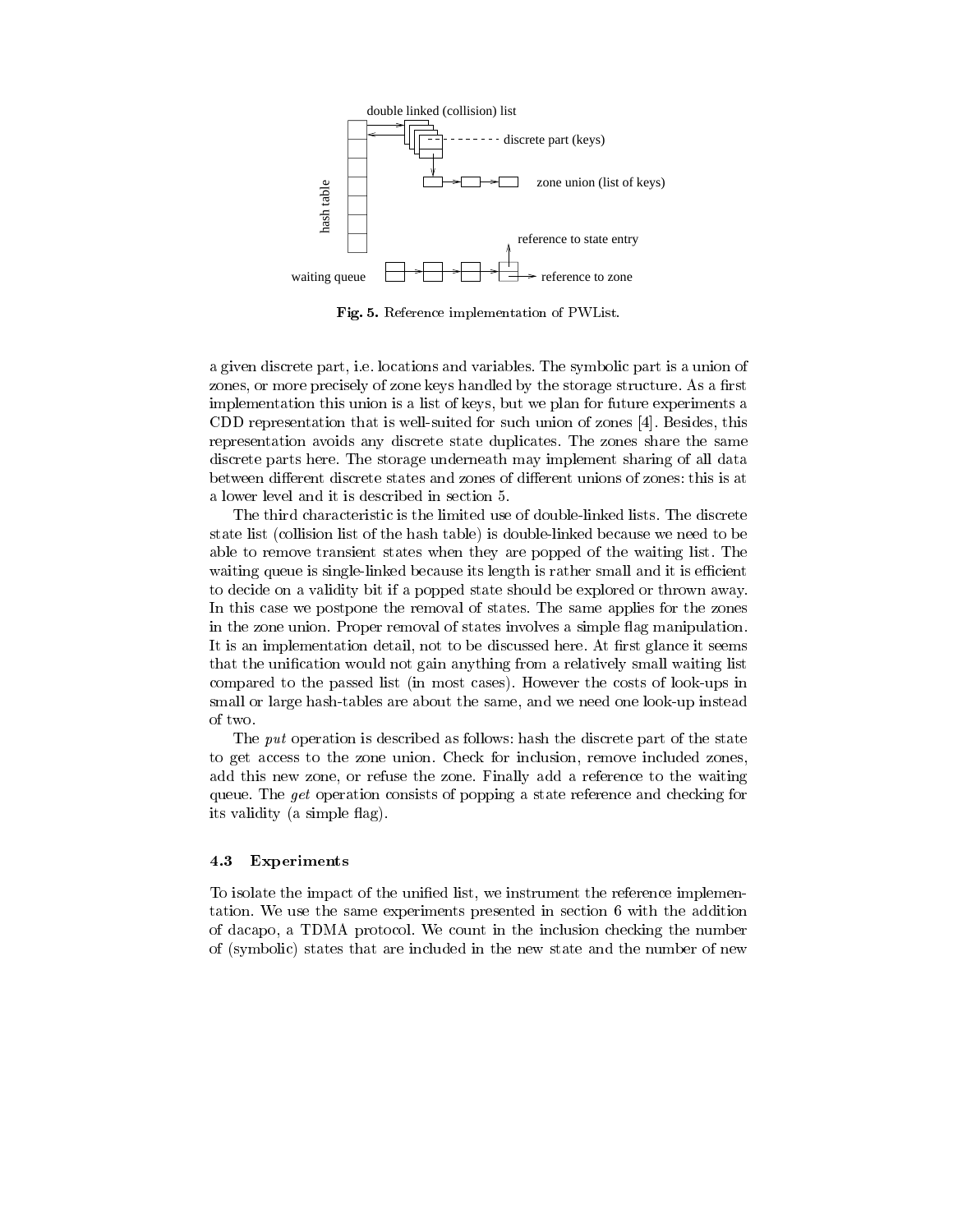

Fig. 6. The interface of the storage with the allocator underneath.

states rejected because they are already explored. Among these states that are on the passed and the waiting list, we count those that are marked \waiting", i.e. not yet explored. Table 1 shows how often an inclusion is detected with a waiting state. The figures are highly dependent on the model and which states are generated. Compared with the traditional 2-lists approach, we avoid to push states to the passed list or the waiting list. However the exploration is still the same since a waiting state that is going to be explored is guaranteed not to be in the passed or the waiting list in both approaches. In addition to this, if we consider the length of the waiting list compared with the passed list, we expect a performance improvement, but not critical. This is confirmed in the experiments of section 6.

| $\operatorname{\mathsf{Model}}$ | superset result subset result |     |
|---------------------------------|-------------------------------|-----|
| Cups                            | 97%                           | 86% |
| Bus Coupler                     | 17%                           | 60% |
| Dacapo                          | 86%                           | 81% |

Table 1. Percentage of waiting states of the inclusion detections. The new states are compared to the waiting states: they may include those (superset result) or may be included in those (subset result).

#### 5 5 Storage Structure

The storage structure is the lower layer whose role is to store simple data. It is in charge of storing location vectors, integer variables, zone data, and other meta variables used for certain algorithms, i.e. guiding [2]. This structure is based on keys: data is sent to the storage that returns a key to be able to retrieve the data later. In addition to this the storage is able to perform simple operations such as equality testing of vectors and inclusion checking of zones to avoid the intermediate step of reading the data first with the associated key. The different storage implementations are built on top of a specialised data allocator. This allocator allocates memory by big chunks and is optimised to deliver many small memory blocks of limited different types. This means that the memory allocation has very little overhead and is very efficient for allocating and deallocating many memory blocks of the same size. This is justied by the nature of the data we are storing: there are few types of vectors and data structures stored but their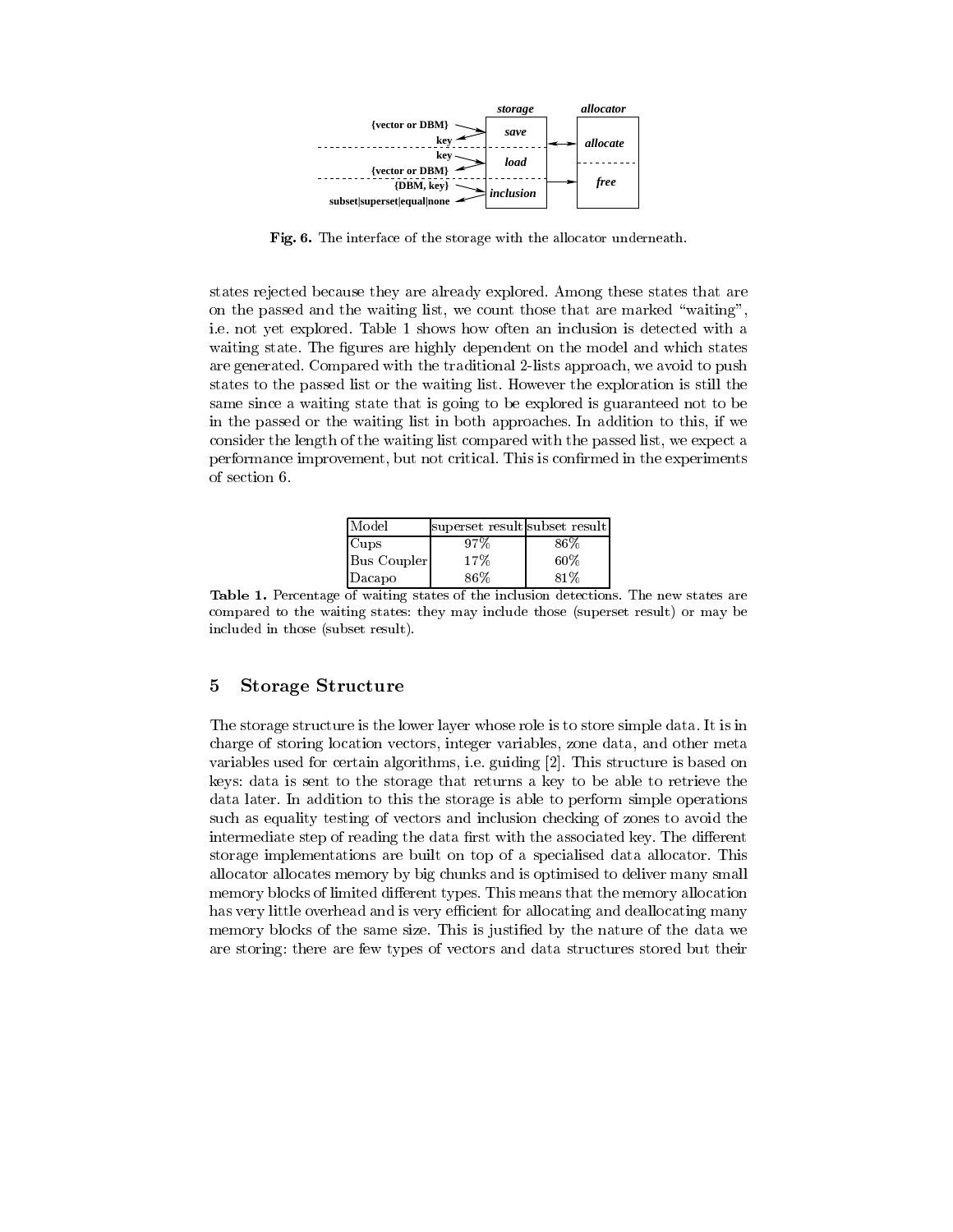number is huge. Figure 6 illustrates the main functions of the interface with the allocator underneath.

The storage structure is orthogonal to a particular choice of data representation and the PWList structure. We have implemented two variants of this storage, namely one with simple copy and the other one with data sharing. Other particular algorithms aimed at reducing the memory footprint such as convex hull approximation [21] or minimal constraint representation  $[18]$  are possible implementations. These will be ported from the Uppaal code base.

It is important to notice that UPPAAL implements a minimal constraint representation based on graph reduction. This reduction gives 20-25% gain in memory. It can give even more gain in addition to the shared storage implementation, but it is not implemented here.

### 5.1 Simple Storage

The simple storage copies data in memory allocated by the allocator and is able to restore original data. This is similar to the default implementation of Uppaal with the difference that DBM matrices are saved without their diagonal. The diagonal contains the constraints  $x_i - x_i \leq 0$  which do not need to be copied.<sup>4</sup>

### 5.2 Shared Storage

To investigate how data might be shared, we instrumented the current implementation of Uppaal to see how much of the data was shared. We put a printout code at the stage where a state is stored after having tested it for inclusion. The printing was processed through a perl script to analyse it. Table 2 shows consistent results concerning storage of location vectors, integer variables, and DBM data. These results hold through different examples. This can be explained by the way the reachability works: when computing the next state all the possibilities are tried, so for a given location many variable settings exist. The same holds in the other direction: a given variable set will exist in many location configurations. The differences in the results are consistent: *audio* and *dacapo* are middle sized models, *fischer* is the well-known Fischer's protocol for mutual exclusion which behaves badly with respect to timing constraints, and bus coupler is a very big example. The bigger the model, the more combinations, and the more sharing we get. The *audio* model is more oriented on control locations. The obtained results justied this shared storage implementation.

The shared storage has a hash table internally to be able to find previously saved data quickly. This requires to compute a hash value for every saved data. However we need to compute hash values anyway to retrieve the discrete part of a state so this is done only once. Another possible overhead is the lookup in collision lists. By a careful choice of the hash function collisions are rare and

<sup>4</sup> A DBM representing a non empty zone has always its diagonal set to 0. We store only non empty zones, hence we don't need to copy this diagonal.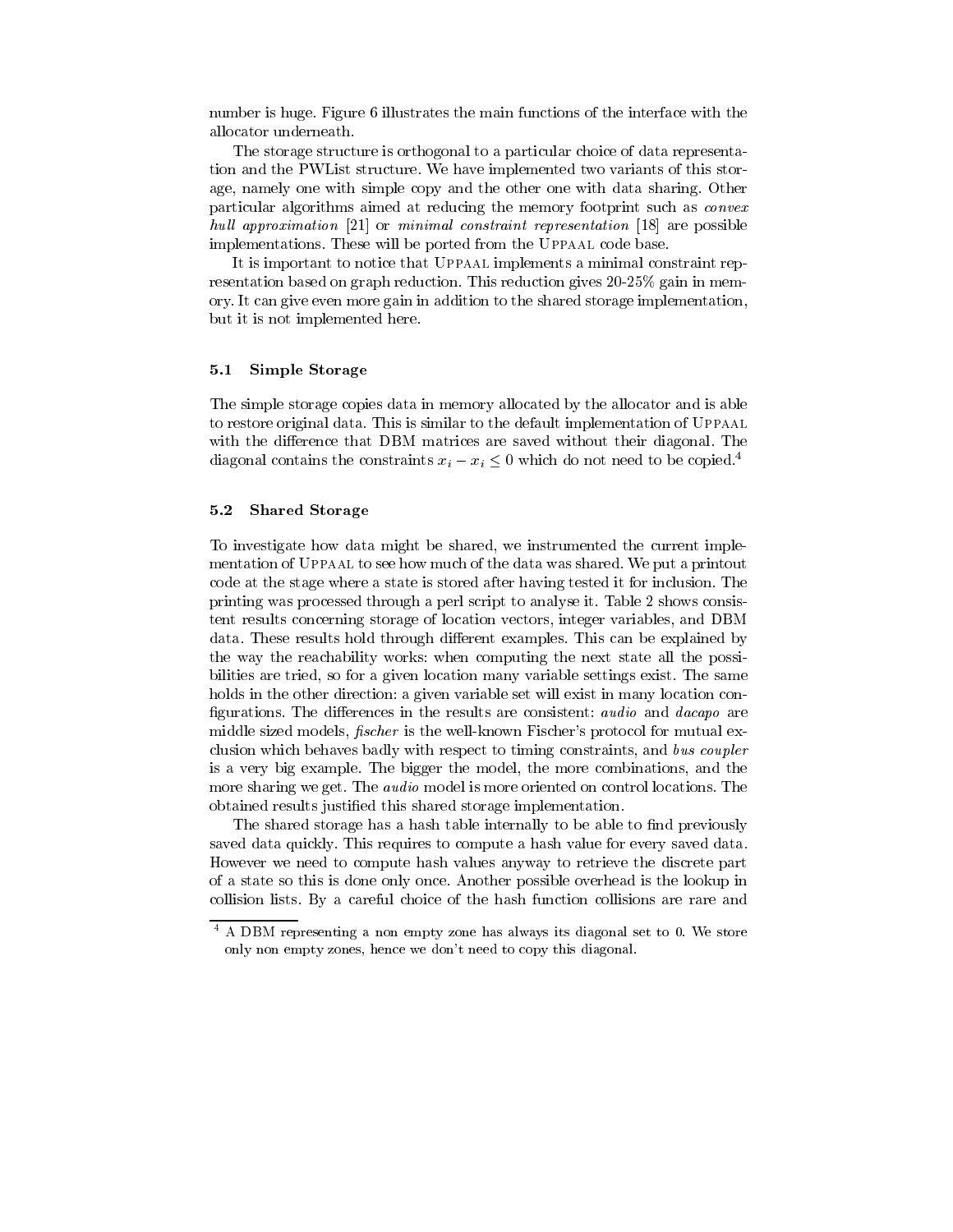besides this matches are found in 80% of the cases because of the high sharing property of stored data. property of stored data.

A particular choice has been made concerning the deletion of stored data for this implementation (the interface is free on this point). Only zone data, i.e. DBMs here, are really deallocated. We justify this by the high expected sharing of the discrete part of the states, that is not going to be removed from the passed list. When testing for zone inclusion, we may have to remove zones (this is implemented), but the discrete part is equal. The only case where this does not hold is for transient states because they are stored only in the waiting list and never in the passed list. This will give a set of locations that could be freed from memory. However removing data requires double linked lists, and the locations and variables are saved the same way. For this implementation we adopted this compromise.

| Model       | Unique locations Unique variables Unique DBMs |         |       |
|-------------|-----------------------------------------------|---------|-------|
| Audio       | 52.7%                                         | 25.2%   | 17.2% |
| Dacapo      | 4.3%                                          | 26.4%   | 12.7% |
| Fischer4    | $9.9\%$                                       | $0.6\%$ | 64.4% |
| Bus coupler | 7.2%                                          | 8.7%    | 1.3%  |

Table 2. Results from instrumented Uppaal. The smaller the numbers are, the more copies there are.

### 6 Experiments

We conduct the experiments on the development version 3.3.24 of UPPAAL without guiding on a Ultra SparcII 400MHz with 4GB of memory. This version incorporates the pipeline and is already twice as fast as the official version due to memory optimization such as reduced number of copies. Here we compare results without and with the PWList structure.

We use an audio protocol [6] (audio), a TDMA protocol [20] (dacapo), an engine gear controller  $[19]$  (engine), a combinatorial problem (cups), a field bus communication protocol [14] (different parts BC, master, and slave), and a production plant with three batches [17]. Table 3 shows time and space to generate the whole state space, i.e. the property A[] true, except for cups where the reachability property  $E \le \text{cups}[2] == 4$  and  $y \le 30$  is used because the whole state space is too large. Time results under 0.5s are reported as 0.5s in the table. The result  $> 4G$  means the verifier crashed because it ran out of memory.

We choose the options -Ca to use DBM representation with active clock reduction. Our implementation does not take full advantage of this because dynamic sized-DBM is not supported in the model-checker. Concerning the four last large examples we used the flag  $-H273819$ , 273819 to increase manually the size of the hash tables. Default sizes give twice longer verification times.

Depending on the careful chosen options given to Uppaal our new implementation gives improvements of up to 80% in memory. If we take into account the factor 2 in speed and this improvement we obtain about 60% speed gain.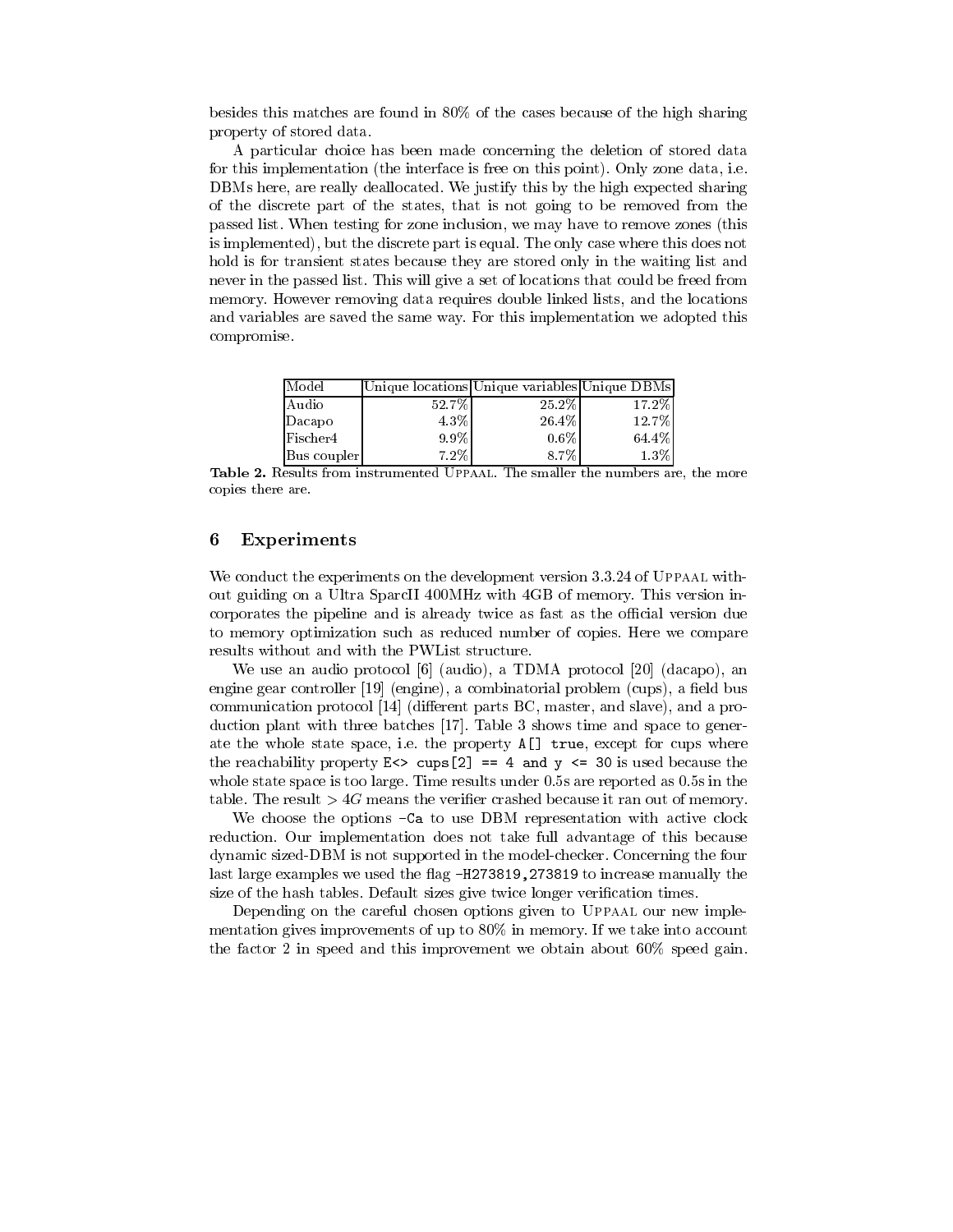|         |                    |             | No PWList   PWList - copy   PWList - shared |
|---------|--------------------|-------------|---------------------------------------------|
| laudio  | $0.5s$ $2M$        | $0.5s$ 2M   | $0.5s$ 2M                                   |
| engine  | 0.5s <sub>3M</sub> | $0.5s$ 4M   | $0.5s$ 5M                                   |
| dacapol | $3s$ $7M$          | 3s.5M       | 3s <sub>5</sub> M                           |
| cups    | 43s 116M           | 37s 107M    | 36s 26M                                     |
| IBC.    | 428s 681M          | 359s 641M   | 345s 165M                                   |
| master  | $306s$ 616M        | 277s 558M   | 267s 153M                                   |
| slave   | 440s 735M          | 377s 645M   | 359s 151M                                   |
| plant   | 19688s > 4G        | 9207s 2771M | 8513s 1084M                                 |

Table 3. Experimental results.

The memory gain is expected due to the showed sharing property of data. The speed gain comes from only having a single hash table and from the zone union structure: the discrete test is done only once and then inclusion checks is done on all the zones in one union. This is showed by the results of the simple copy version. The plant example has 9 clocks and 28 integer variables. The results show the gain in avoiding discrete duplicates. The amount of shared data is less than in other examples. Slight time improvements of the shared version comes from the smaller memory footprint only since there is a computation overhead. We gain on the page and cache faults.

For small examples the results are identical with all versions (results show allocated memory, less memory is used). The results scale with the size of the models, in particular the sharing property of the data holds.

# 7 Conclusions and Related Work

We have presented a pipeline architecture for the design of a real time model checker based on reachability analysis. The idea of using pipeline is from computer graphics. It is simple, versatile, and easy to maintain. The architechture has been implemented based on a shared data structure unifying the passed and waiting lists adopted in the traditional reachability analysis algorithms for finite state systems. We have also developed a special-purpose memory manager for the architecture to best utilize sharing in physical representation (storage) of logical structures adopted in the verification algorithms.

The work presented in this paper provides a platform for integration of various techniques developed in recent years for efficient analysis of timed systems. It paves the way for a new version of the Uppaal engine with full support for hierarchical models.

Related work The state space storage approach presented in this paper is similar to the one in [11] for hierarhical coloured Petri nets. Both approaches share similarities with BDDs [9] in that common substructures are shared, but avoid the overhead of the fined grained data representation of BDDs. The zone union used in our state representation is a simple list of zones. A more elaborate representation is the CDD [4] that can be used efficiently for analysis. However CDDs pose a number of unresolved problems if we want to use a unied passed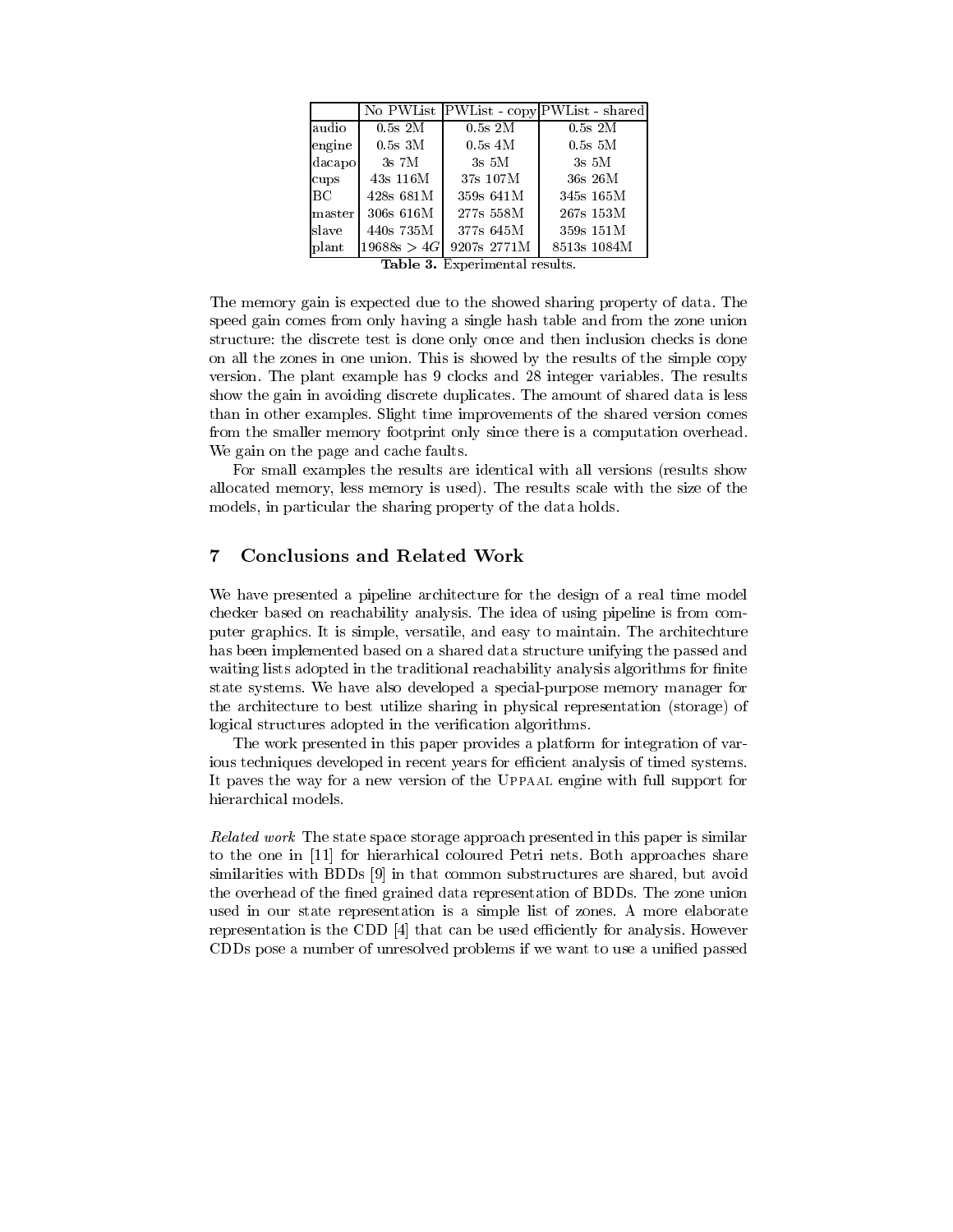and wait structure. Furthermore it is not known how to cope with engine specific data connected to symbolic states. The passed/waiting list unication has been applied to Petri Nets [12] for the purpose of distributed model-checking. Our approach aims at reducing look-ups in the hash table and eliminating waiting states earlier. The particular implementation of the storage that shares data is different from the *state compression* used in Spin [16]. In Spin a *global state* descriptor represents a state and it holds a descriptor for the variables, followed by descriptors for every processes and channels. The user may choose the number of bits for these descriptors, which naturally limits the range of these descriptors. Our representation holds one descriptor for the locations, one for the variables, and one for the zones. The variable sharing is the only similarity. Locations and variables are treated equally as data vectors and are shared as such. It is important to notice that compression is orthogonal and compatible with this representation.

# Acknowledgments

As this work was done on the current Uppaal engine, we are grateful to all its developers. The questions of unification and memory management had been discussed in our group previously. We would like to thank Johan Bengtsson for discussions and his work in implementing the current version of the Uppaal engine as well as nice scripts to collect statistics.

# References

- [1] R. Alur and D. L. Dill. A theory of timed automata. Theoretical Computer Science, 126:183-235, 1994.
- [2] Gerd Behrmann, Ansgar Fehnker, Thomas S. Hune, Kim Larsen, Paul Petterson, and Judi Romijn. Efficient guiding towards cost-optimality in uppaal. In Proc. of TACAS'2001, Lecture Notes in Computer Science. Springer-Verlag, 2001.
- [3] Gerd Behrmann, Thomas Hune, and Frits Vaandrager. Distributed timed model checking - How the search order matters. In Proc. of 12th International Conference on Computer Aided Verification, Lecture Notes in Computer Science, Chicago, Juli 2000. Springer-Verlag.
- [4] Gerd Behrmann, Kim G. Larsen, Justin Pearson, Carsten Weise, and Wang Yi. Efficient timed reachability analysis using clock difference diagrams. In Proceedings of the 12th Int. Conf. on Computer Aided Verification, volume 1633 of Lecture Notes in Computer Science. Springer-Verlag, 1999.
- [5] Johan Bengtsson. Reducing memory usage in symbolic state-space exploration for timed systems. Technical Report 2001-009, Uppsala University, Department of Information Technology, May 2001.
- [6] Johan Bengtsson, W.O. David Griffioen, Kåre J. Kristoffersen, Kim G. Larsen, Fredrik Larsson, Paul Pettersson, and Wang Yi. Verification of an Audio Protocol with Bus Collision Using Uppaal. Number 1102 in Lecture Notes in Computer Science, pages 244-256. Springer-Verlag, July 1996.